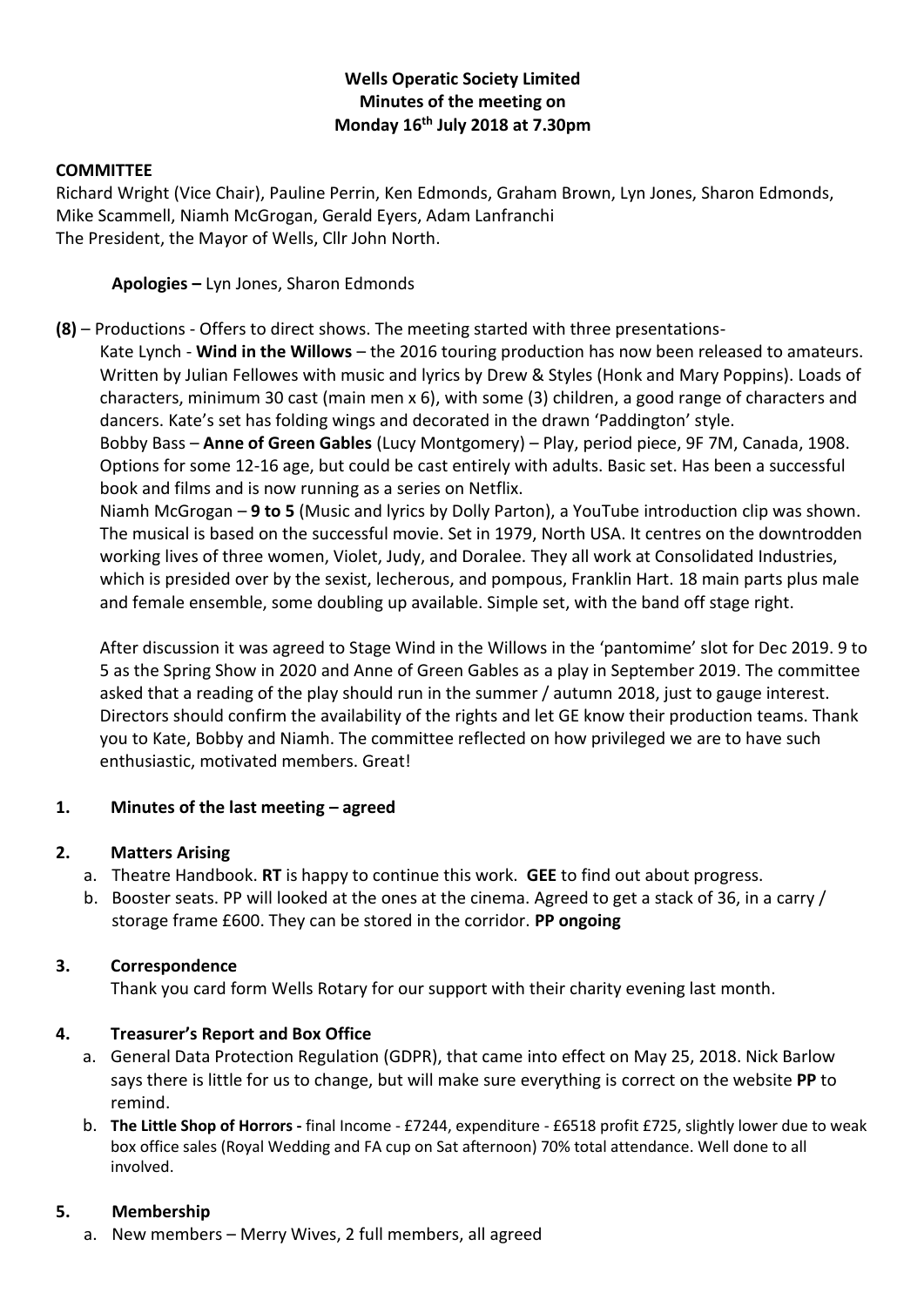- b. Patrons leaflet. **LJ - ongoing**
- c. Theatre News / What's On sheet **SE**
- d. **AGM – Friday 23rd March**
- e. Dinner Dance date **NM** final dates to be decided. **ongoing**

# **6. Publicity**

All in hand for Merry Wives.

Norman Cowell is going to collate a 'post list' for those members who have not got ready access to the internet. He will then send out notification of box office opening times.

# **7. Theatre Renovations**

- a. PAT testing **MS - ongoing**
- b. New signs and billboards at the front of the theatre and on Chamberlain Street. **RW** More details have been sent forward for the Conservation application. **Ongoing**
- c. Auditorium heating system.  $RW -$  sent a letter to Pulse on the  $28<sup>th</sup>$  March, we are waiting for a reply. **RW to follow up.**
- d. Tree yellow line edge. **Mark Wall** will do the work. **GB** to look for a sign 'do not park'. ongoing
- e. Wardrobe floor. An extension to the 'hats' area in the wardrobe was agreed. GE to talk to Mark Wall and cost. **GE** - **ongoing**
- f. Chamberlain Street doors. Long term damage plus wear and tear means these doors need replacing. We need doors that lock from the inside and outside, but also are fitted with a crash bar. **GB** has investigated and Mark Wall has suggested a carpenter who could remake the wooden doors. This is the preferred option **GB to follow up**. Costs to follow. Now with more importance due to members finding door 'open.' **Ongoing.**
- g. Disabled seats, sale and position within the auditorium. **KE** to clarify details with Box Office.
- h. Rehearsal Room curtains. Agreed to go ahead and replace these. **GE ongoing**
- i. Trespassers on the roof **SE** to ask Angelo to get some anti-climb paint and signs fitted. **ongoing**
- j. Background screens used for programme photos. **AL** has investigate costs and storage. £108 agreed to go ahead.
- k. We are again finding moths in the wardrobe. We think it was last done in June 2012 by a company called Service Care from Cardiff. This needs to be repeated. **GE investigate.**

# **8. Productions/Hire.**

**Hires in July, August and Sept 2018.** See Bar Calendar for details. The person responsible is in bold. Regular dance hires SWSD x2, Small Steps x 2 - **GE** Liberty Choir – **GE** Cosmo group - **GE** Merry Wives of Windsor rehearsals – **RW** Aladdin rehearsals - **SE**

- **September 19th -22nd 2018** William Shakespeare's *The Merry Wives of Windsor* Director **RW,**  Lighting - **GB,** Mediaeval Musician - **Jonathan Weeks,** Costumes – **Louise Baker,** Stage manager – **Charlie Watkins**, Properties – **Pat Watkins,** Choreography – **Tina Eyers,** Prompt – **Freda Brown,** FoH manager – **ST,** Budget – **agreed**, Publicity - **KE**, Programme – **Adam Lanfranchi and Emma Russell**, Ticket Price – **£12 and £10**, Rehearsal schedule – **agreed, Tickets went live on 23rd June**
- **December 15th -22nd 2018** *–* Panto *Aladdin.* Director **Sharon Edmonds,** Producer and writer **– Vicky Orman,** Choreography – **Janice Holwill**, MD – **Nick Barlow,** SM – **Sarah Galton,** Lighting – **GB**, Sound – **Adrian Mitchell**, Costumes – **?**, Prompt – **Freda Brown**, Props - **Vicky Orman,** Make up – **Helen and Julie Makin,** Budget – **agreed**, Publicity - **KE**, Ticket Price – **£12 & £9**, Rehearsal schedule – **agreed.** FoH manager – **Sally Trayhurn. Tickets go live on?**
- **•** March 6<sup>th</sup> 9<sup>th</sup> 2019 The Opposite Sex by David Tristram (marital infidelity and its warring consequences in an adult-humoured comedy) Director – **KE. Tickets go live on?**